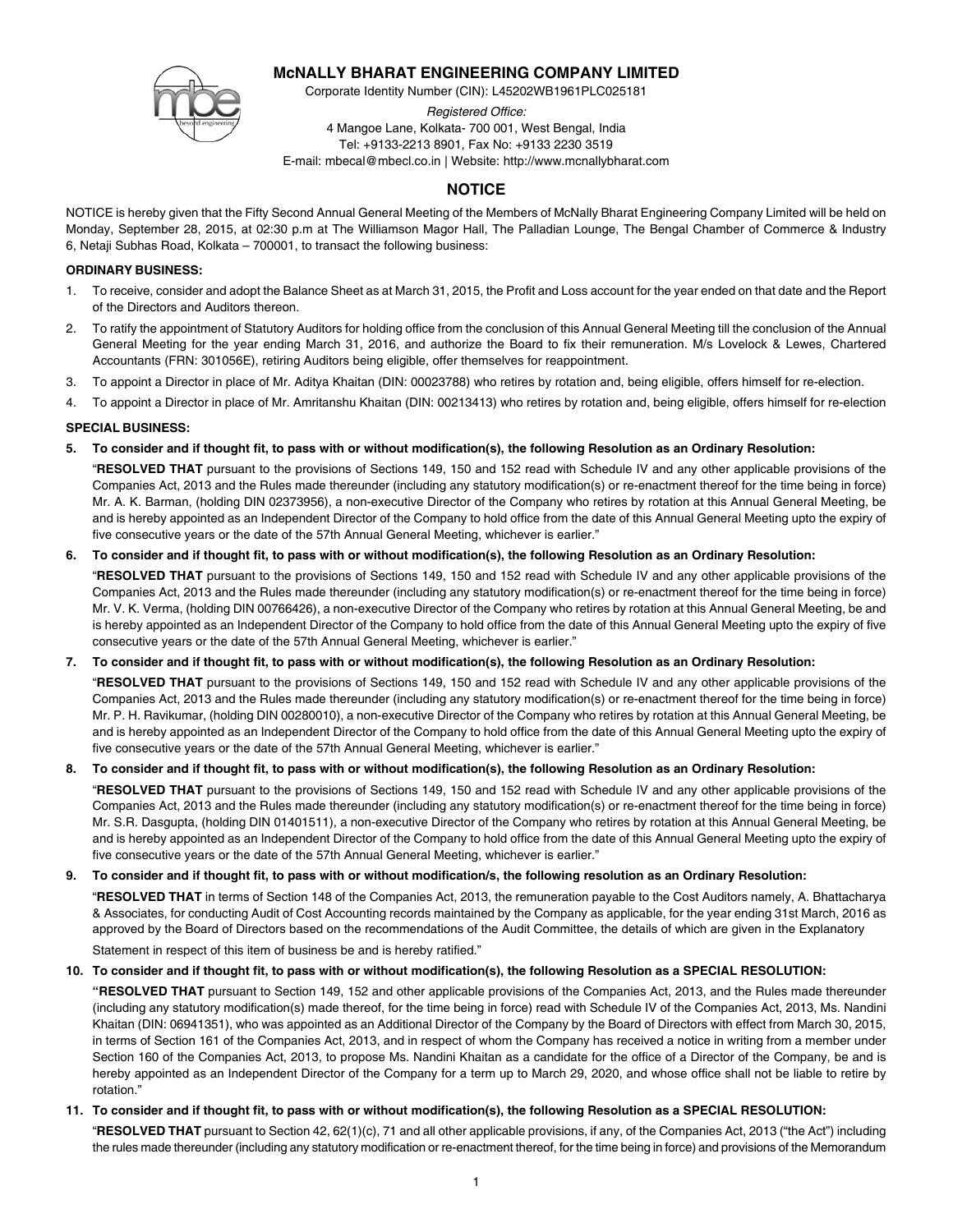and Articles of Association of the Company, the Listing Agreements entered into with the Stock Exchanges where the equity shares of the Company are listed and subject to the provisions of Chapter VIII of the Securities and Exchange Board of India (Issue of Capital and Disclosure Requirements) Regulations, 2009 ("SEBI ICDR") (including any amendment thereto or re-enactment thereof, for the time being in force), the provisions of the Foreign Exchange Management Act, 1999 and the Foreign Exchange Management (Transfer or Issue of Security by a Person Resident Outside India) Regulations, 2000, applicable rules, regulations, guidelines or laws and/or any approval, consent, permission or sanction of the Securities and Exchange Board of India ("SEBI"), the Government of India ("GOI"), the Stock Exchanges, Department of Industrial Policy & Promotion, Reserve Bank of India and any other appropriate authorities, institutions or bodies (hereinafter collectively referred to as the "appropriate authorities") and subject to such conditions as may be prescribed while granting any such approval, consent, permission and/or sanction (hereinafter referred to as the "requisite approvals"), which may be agreed to by the Board of Directors of the Company (hereinafter called the "Board" which term shall be deemed to include any Committee which the Board may have constituted or hereinafter constitutes to exercise its powers including the powers conferred by this Resolution), the Board be and is hereby authorized to issue, offer and allot equity shares/fully convertible debentures/ partly convertible debentures / non-convertible debentures with warrants/any other securities (other than warrants), which are convertible into or exchangeable with equity shares on such date as may be determined by the Board but not later than 60 months from the date of allotment (collectively referred to as "QIP Securities"), to the Qualified Institutional Buyers ("QIBs") on private placement basis in accordance with Chapter VIII of the SEBI ICDR, whether or not such QIBs are Members of the Company, on the basis of placement document(s) and/or an offer document and / or private placement offer letter and/or such other documents/writings/ circulars / memoranda in such manner, at such time or times in one or more tranche or tranches by way of cash at par or at such price or prices subject to such price not being less than the price calculated in accordance with Chapter VIII of the SEBI ICDR, and on such terms and conditions and in such manner as the Board may, in its absolute discretion, determine, considering the prevailing market conditions and other relevant factors, in consultation with the Book Running Lead Managers, Advisors or other intermediaries, provided however that the aggregate amount raised by issue of QIP Securities as above shall not exceed a sum of Rs. 200 Crores.

"**RESOLVED FURTHER THAT** the relevant date for the determination of the applicable price for the issue of the QIP Securities shall be the date on which the Board decides to open the proposed issue, or the date on which the holder of the QIP Securities which are convertible into or exchangeable with equity shares at a later date becomes entitled to apply for the equity shares, as the case may be ("Relevant Date").

**"RESOLVED FURTHER THAT** the Board be and is hereby authorized to issue and allot such number of equity shares as may be required to be issued and allotted upon conversion of any QIP Securities referred to above or as may be necessary in accordance with the terms of the offering and that all such shares shall rank pari passu with the then existing shares of the Company in all respects, as may be provided under the terms of the issue and in the offering document.

**"RESOLVED FURTHER THAT** the Board may at its absolute discretion, issue the QIP Securities at a discount of not more than 5% (five percent) on the price calculated for the QIP or such other discount as may be permitted under the applicable regulations to the QIP Floor Price as determined in accordance with the SEBI ICDR.

**"RESOLVED FURTHER THAT** the QIP Securities shall be issued and allotted within twelve months from the date of this resolution or such other time as may be allowed under the SEBI ICDR.

"**RESOLVED FURTHER THAT** for the purpose of giving effect to any issue or allotment of QIP Securities or instruments representing the same, as described above, the Board be and is hereby authorized on behalf of the Company to do all such acts, deeds, matters and things as it may at its absolute discretion, deem necessary or desirable for such purpose, including without limitation the entering into of marketing and similar agreements and to remunerate the Book Running Lead Managers, and all other agencies/intermediaries by way of commission, brokerage, fees and the like as may be involved or connected in such offerings of QIP Securities, finalization of the number of QIP Securities to be issued in each tranche thereof, form, terms and timing of the issue of QIP Securities including for each tranche of such issue of QIP Securities, identification of the investors to whom QIP Securities are to be offered, utilization of the proceeds and other related, incidental or ancillary matters as the Board may deem fit at its absolute discretion, making such other applications to concerned statutory or regulatory authorities, and to have powers on behalf of the Company to settle any questions, difficulties or doubts that may arise in regard to any such issue or allotment as it may in its absolute discretion deem fit.

**"RESOLVED FURTHER THAT** for the purpose of the aforesaid, the Board be and is hereby authorized to settle all questions, difficulties or doubts that may arise in regard to the issue, offer and allotment of QIP Securities and utilization of the issue proceeds including but without limitation to the creation of such mortgage/hypothecation / charge on the Company's assets under Section 180(1) (a) of the said Act in respect of the aforesaid QIP Securities either on pari passu basis or otherwise or in the borrowing of loans as it may in its absolute discretion deem fit without being required to seek any further consent or approval of the Members or otherwise to the end and intent that the Members shall be deemed to have given their approval thereto expressly by the authority of this resolution.

**"RESOLVED FURTHER THAT** the Board shall have the authority and power to accept any modification in the proposal as may be required or imposed by the Government of India / Reserve Bank of India / Securities & Exchange Board of India / Stock Exchanges where the shares of the Company are listed or such other appropriate authorities at the time of according / granting their approvals, consents, permissions and sanctions to issue, allotment and listing thereof and as agreed to by the Board.

**"RESOLVED FURTHER THAT** the Board be and is hereby authorized to delegate all or any of the powers herein conferred to any Committee of Directors or any other Officer(s) / Authorised Representative(s) of the Company to give effect to the aforesaid resolution."

**"RESOLVED FURTHER THAT** all actions taken by the Board in connection with any matter(s) referred to or contemplated in any of the foregoing resolutions be and are hereby approved, ratified and confirmed in all respects."

# **12. To consider and if thought fit, to pass with or without modification(s), the following Resolution as a SPECIAL RESOLUTION:**

**"RESOLVED THAT** pursuant to the provisions of Section 197 of the Companies Act, 2013 ('the Act') read with the applicable provisions of Schedule V to the Act , the Companies (Appointment & Remuneration of Managerial Personnel) Rules, 2014 and other statutory provisions as may be applicable and subject to such approvals, if any, as may be required, approval of the Members be and is hereby accorded to the Board of Directors of the Company to waive recovery of excess remuneration amounting to Rs. 21616007.87 paid to Late Deepak Khaitan as the Executive Chairman of the Company during the Financial Year ended 31st March, 2015, over and above the limit prescribed under the provisions of Section 197 of the Act which is within the limits approved by the Members through Special Resolution in their Extra Ordinary General Meeting held on 30th July, 2015, and that subject to the approval of the Central Government, the excess Managerial Remuneration of Rs. 21616007.87 paid to Late Deepak Khaitan, Executive Chairman during the financial year ended 31st March, 2015 be and is hereby approved.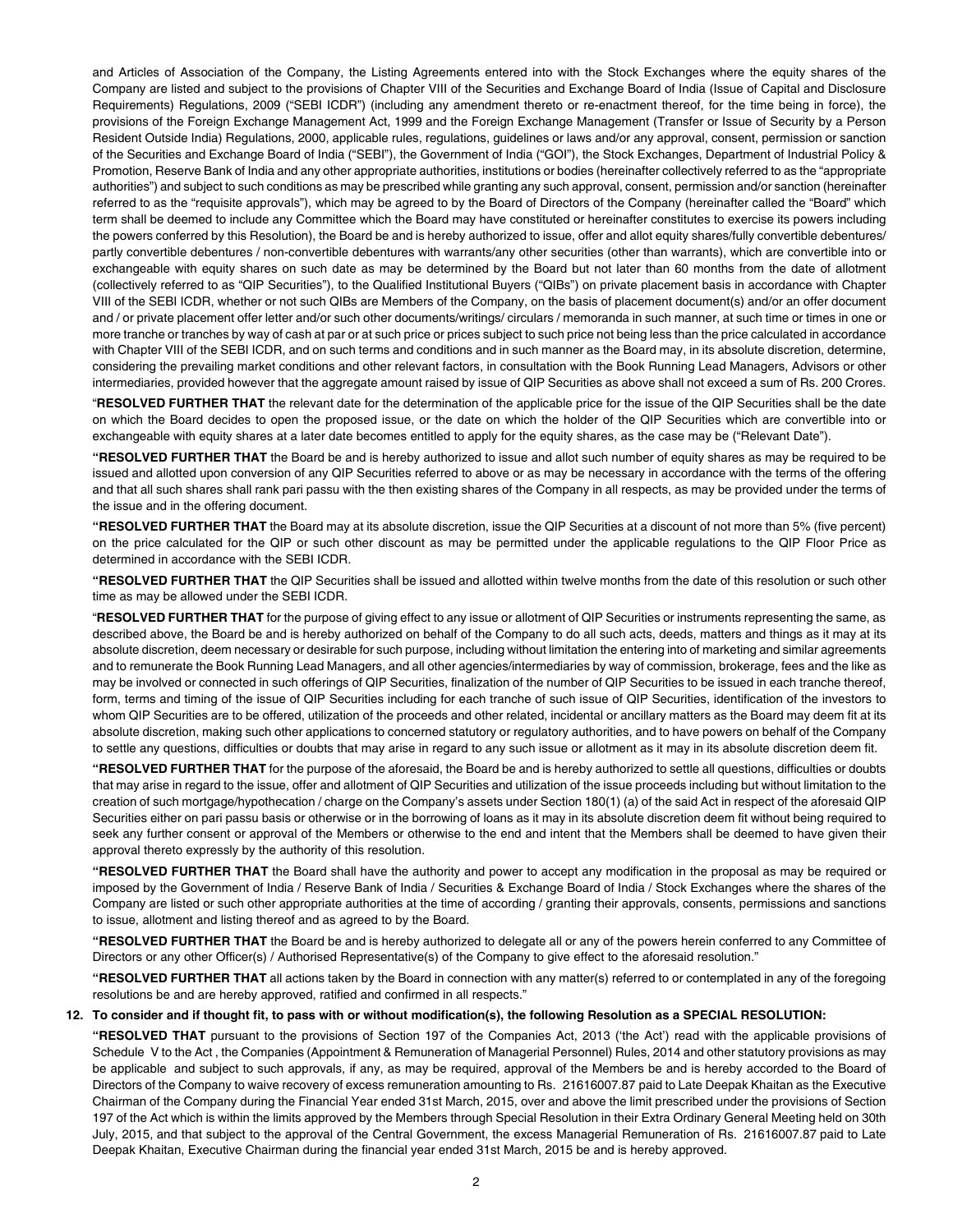**"FURTHER RESOLVED** that the Board of Directors, Nomination & Remuneration Committee of the Board and the Whole Time Director & Group CFO of the Company be and are hereby authorized to do all such acts, deeds, matters and things as may be considered necessary or desirable to give effect to this Resolution.**"**

# By Order of the Board of Directors For **McNally Bharat Engineering Company Limited** Prabir Ghosh

Kolkata, August 13, 2015 *Whole Time Director & Group CFO*

- **NOTES**
- The Statement pursuant to Section 102(1) of the Companies Act, 2013, with respect to special business set out in the Notice is annexed hereto.
- Members entitled to attend and vote at the Annual General Meeting (AGM) may appoint a Proxy to attend and vote thereat instead of himself. Proxy need not be a Member of the Company. Proxy forms, duly completed and stamped, must be received at the Company's Registered Office situated at 4 Mangoe Lane, Kolkata – 700001 at least forty-eight hours before the Meeting to be effective.
- A person can act as a proxy on behalf of members not exceeding fifty and holding in the aggregate not more than ten percent of the total share capital of the Company carrying voting rights. A member holding more than ten percent of the total share capital of the Company carrying voting rights may appoint a single person as proxy and such person shall not act as a proxy for any other person or shareholder.
- Members/Proxies should bring the Attendance Slip sent herewith, duly filled in, for attending the meeting.
- The Company is providing the facility of remote electronic voting to the Members and the details are set out in the Annexure set herewith.
- The voting rights for the shares are one vote per equity share registered in the name of the shareholders/ beneficial owners as of cut-off date of September 21, 2015.
- The facility for voting through ballot will be available at the AGM venue for those Members who do not cast their votes by remote e-voting prior to the AGM. Members, who cast their votes by remote e-voting prior to the AGM, may attend the meeting but will not be entitled to cast their votes once again.
- The Register of Members and Share Transfer Books of the Company will remain closed from September 21, 2015 to September 27, 2015 (both days inclusive).
- Pursuant to the provisions of Section 205A of the Companies Act, 1956, / Section 124 of the Companies Act, 2013, the amount of the Dividend for the subsequent years remaining unpaid or unclaimed for a period of seven years from the date of transfer to Unpaid Dividend Account of the Company shall be transferred to the Investor Education and Protection Fund set up by the Government of India and no payments shall be made in respect of any such claims by the Fund.
- The Shareholders are requested to send directly all documents, transfer, demat requests and other communication in relation thereto to the Registrar at their following address:

**M/S Maheshwari Datamatics Pvt. Ltd.** Unit : **McNally Bharat Engineering Co. Ltd.** 6 Mangoe Lane, 2nd Floor Kolkata – 700001

- Members may also note that the Annual Report of the Company for the Financial Year 2014-15 and the Notice of the AGM to be held on September 28, 2015, will be available on the Company's portal *http://www.mcnallybharat.com/*
- The information as required to be provided in terms of the Listing Agreement with the Stock Exchanges regarding the Directors who are proposed to be appointed/re-appointed is annexed.
- Members desiring any information as regards the Accounts are requested to write to the Company at least seven days prior to the meeting so as to enable the Management to keep the information ready at the Meeting.

# **STATEMENT PURSUANT TO SECTION 102 OF THE COMPANIES ACT, 2013 IN RESPECT OF ITEMS OF SPECIAL BUSINESS SET OUT IN THE NOTICE CONVENING THE MEETING:**

## **ITEM NOS. 5 TO 8**

The Company appointed Mr. A.K. Barman, Mr. V.K. Verma, Mr. P.H Ravikumar and Mr. S.R Dasgupta who, have been discharging the role and functions of Independent Directors in terms of Clause 49 of the Listing Agreement with the Stock Exchanges. The term of office of the aforesaid Directors was liable to determination by retirement of Directors by rotation under the erstwhile applicable provisions of the Companies Act, 1956. In terms of Section 149 of the Companies Act, 2013 ('the Act'), the Company is required to appoint at least one-third of its total number of Directors as Independent Directors for a fixed term and their office shall not be liable to determination by retirement of Directors by rotation. Accordingly in compliance of Sections 149, 150 and 152 read with Schedule IV and any other applicable provisions of the Act each of Mr. A.K. Barman, Mr. V.K. Verma, Mr. P.H Ravikumar and Mr. S.R Dasgupta is proposed to be appointed as an Independent Director who shall hold office from the date of this Annual General Meeting upto the expiry of five consecutive years or the date of the 57th Annual General Meeting, whichever is earlier. Separate notices have been received from Members referring to Section 160 of the Act proposing each of them respectively for appointment as an Independent Director at the forthcoming annual General Meeting of the Company The aforesaid persons have the desired qualifications and in depth experience in their respective field and have held very high positions in different renowned organizations.

The particulars of the aforesaid Directors namely, age, qualification, past experience and other details are given below.

In the opinion of the Board, each of Mr. A.K. Barman, Mr. V.K. Verma, Mr. P.H Ravikumar and Mr. S.R Dasgupta fulfils the conditions specified in the Act and meets the criteria of independence specified in Section 149(6) of the Act and Rules made thereunder for appointment as an Independent Director. The Board considers that the continued association of the aforesaid persons would be of immense benefit to the Company and it is desirable to continue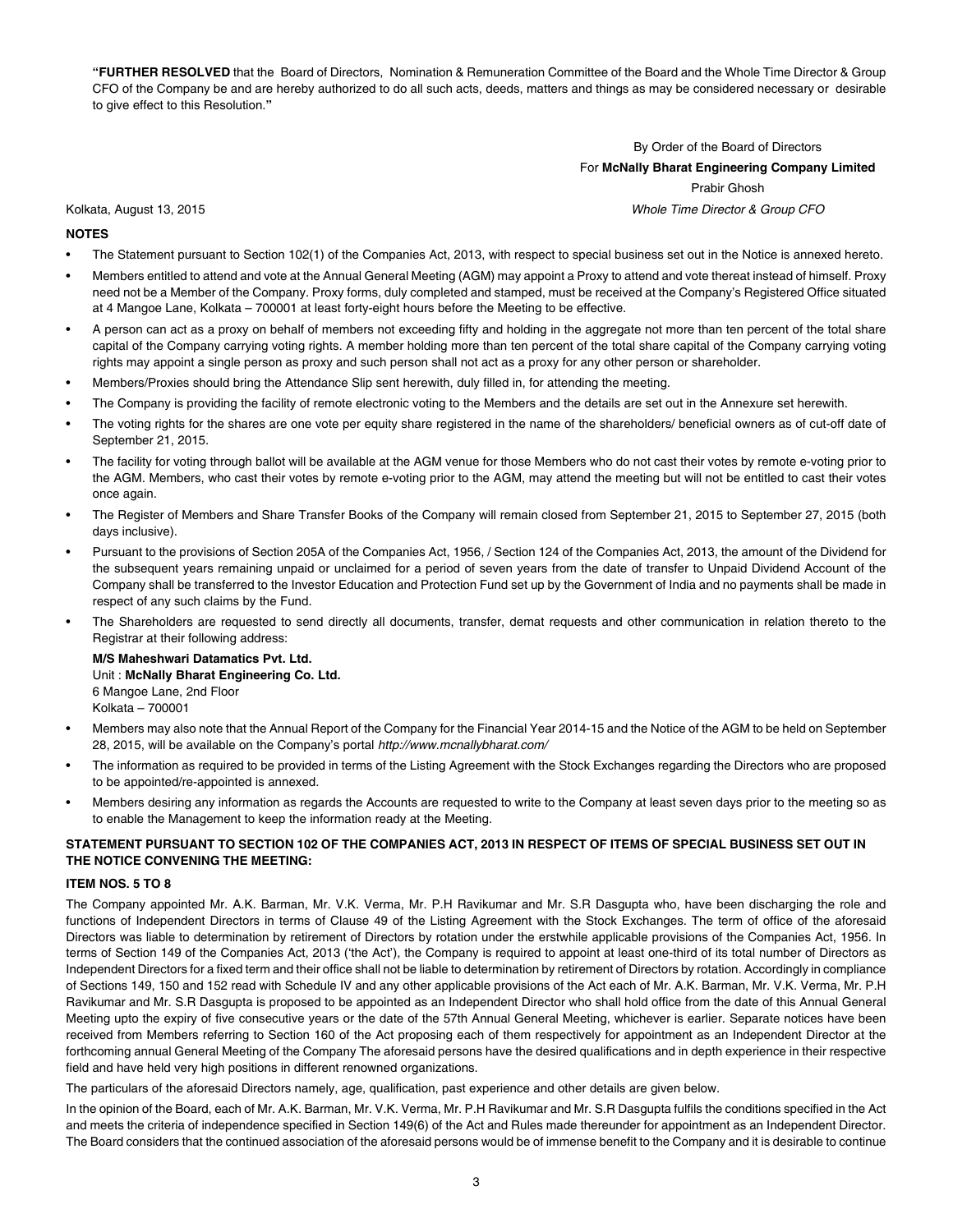to avail their services as Independent Directors. Accordingly, the Board recommends the resolutions set out at Item Nos. 5 to 8 of the convening Notice for approval by the Shareholders of the Company.

Mr. A.K. Barman, Mr. V.K. Verma, Mr. P.H Ravikumar and Mr. S.R Dasgupta and their relatives may be considered to be interested in the respective Resolution in so far as they relate to them individually. No other Director or the Key Managerial Personnel of the Company or their relatives is concerned or interested, financially or otherwise, in respect of the said resolutions.

| <b>Name of Director</b>                                                | Mr. A. K. Barman                                                                                                                                                                                                                                                                                                                                                                                         |  |  |  |  |
|------------------------------------------------------------------------|----------------------------------------------------------------------------------------------------------------------------------------------------------------------------------------------------------------------------------------------------------------------------------------------------------------------------------------------------------------------------------------------------------|--|--|--|--|
| Date of Birth                                                          | 06 11 1948                                                                                                                                                                                                                                                                                                                                                                                               |  |  |  |  |
| Qualification                                                          | B Sc. (Chemistry), IAS (Retired)                                                                                                                                                                                                                                                                                                                                                                         |  |  |  |  |
| Expertise in specific functional areas                                 | Administration, Power, Environment, Urban Governance, etc.                                                                                                                                                                                                                                                                                                                                               |  |  |  |  |
| <b>Brief Profile</b>                                                   | Mr. Asim Kumar Barman, IAS, (Retired) is Non-Executive Independent Director of McNally Bharat<br>Engineering Company Ltd. He retired as Chairman of DVC. Mr. Barman held posts like Principal Secretary<br>Department of Environment and Department of Public Health Engineering (Water Supply and Sanitation,<br>Government of West Bengal, Principal Secretary, Department of Health & Family Welfare. |  |  |  |  |
| Directorships held in other Companies<br>(excluding foreign Companies) | Aquagreen Engineering Management Private Limited                                                                                                                                                                                                                                                                                                                                                         |  |  |  |  |
| Committee Membership, if any,<br>with position in other Companies      | Nil                                                                                                                                                                                                                                                                                                                                                                                                      |  |  |  |  |
| Shareholding in the Company                                            | Nil                                                                                                                                                                                                                                                                                                                                                                                                      |  |  |  |  |

| <b>Name of Director</b>                                                | Mr. P. H. Ravikumar                                                                                                                                                                                                                                                                                                                                                                                                                                                                                                                                                                                                                                                                                                                                                                        |  |  |  |  |
|------------------------------------------------------------------------|--------------------------------------------------------------------------------------------------------------------------------------------------------------------------------------------------------------------------------------------------------------------------------------------------------------------------------------------------------------------------------------------------------------------------------------------------------------------------------------------------------------------------------------------------------------------------------------------------------------------------------------------------------------------------------------------------------------------------------------------------------------------------------------------|--|--|--|--|
| Date of Birth                                                          | 20-07-1951                                                                                                                                                                                                                                                                                                                                                                                                                                                                                                                                                                                                                                                                                                                                                                                 |  |  |  |  |
| Qualification                                                          | B Com., CAIIB, AIB (London)                                                                                                                                                                                                                                                                                                                                                                                                                                                                                                                                                                                                                                                                                                                                                                |  |  |  |  |
| Expertise in specific functional areas                                 | Banking and Financial Service Sector                                                                                                                                                                                                                                                                                                                                                                                                                                                                                                                                                                                                                                                                                                                                                       |  |  |  |  |
| <b>Brief Profile</b>                                                   | Mr. P. H. Ravi Kumar has over 37 years of experience in financial services sector including over 32 years<br>as a commercial banker, spanning retail, corporate and treasury banking areas in India and abroad. He<br>has a Bachelor's Degree in Commerce from Osmania University, Hyderabad and is an Associate of<br>Indian Institute of Bankers, Mumbai and of Charted Institute of Bankers London. He is also a fellow of<br>Chartered Institute of Securities and Investment, London. He is currently the Managing Director and CEO<br>of Invent Assets Securitisation & Reconstruction Private Limited. He was earlier the Managing Director &<br>CEO of NCDEX Ltd. and was also the Senior General Manager & Head of Emerging Corporate (SMEs) &<br>Agri Business at ICICI Limited. |  |  |  |  |
| Directorships held in other Companies<br>(excluding foreign Companies) | i.<br>SKS Microfinance Ltd.<br>ii.<br><b>Bharat Forge Limited</b><br>L&T Investment Management Limited<br>iii.<br>iv. Escorts Limited<br>I.G. Petrochemicals Limited<br>v.<br>vi. Vastu Housing Finance Company Limited<br>vii. BOB Capital Markets Limited<br>viii. Aditya Birla Capital Advisors Private Limited<br>Mya Health Credit Private Limited<br>ix.<br>Ace Global Depository (India) Private Limited<br>x.<br>Namu Eco Alternatives India Private Limited<br>XI.<br>xii. LTC Commercial Company Private Limited<br>xiii. UTPC Corporate Trustees Pvt. Ltd                                                                                                                                                                                                                       |  |  |  |  |
| Committee Membership,<br>if any, with position                         | Chairman of Audit Committee and Stakeholders' Relationship Committee and Member of<br>I.<br>Nomination & Remuneration Committee of SKS Microfinance Ltd<br>Member of Audit Committee of Bharat Forge Limited<br>Ш.<br>III. Member of Audit Committee of BOB Capital Markets Limited<br>IV. Member of Audit Committee of Aditya Birla Capital Advisors Private Limited<br>Member of Audit Committee and Nomination & Remuneration Committee of L&T Investment<br>V.<br>Management Limited<br>VI. Chairman of Audit Committee of Vastu Housing Finance Company Limited<br>VII. Chairman of Audit Committee of Ace Global Depository (India) Private Limited<br>VIII. Member of Audit Committee of I.G. Petrochemicals Limited                                                                |  |  |  |  |
| Shareholding in the Company                                            | Nil                                                                                                                                                                                                                                                                                                                                                                                                                                                                                                                                                                                                                                                                                                                                                                                        |  |  |  |  |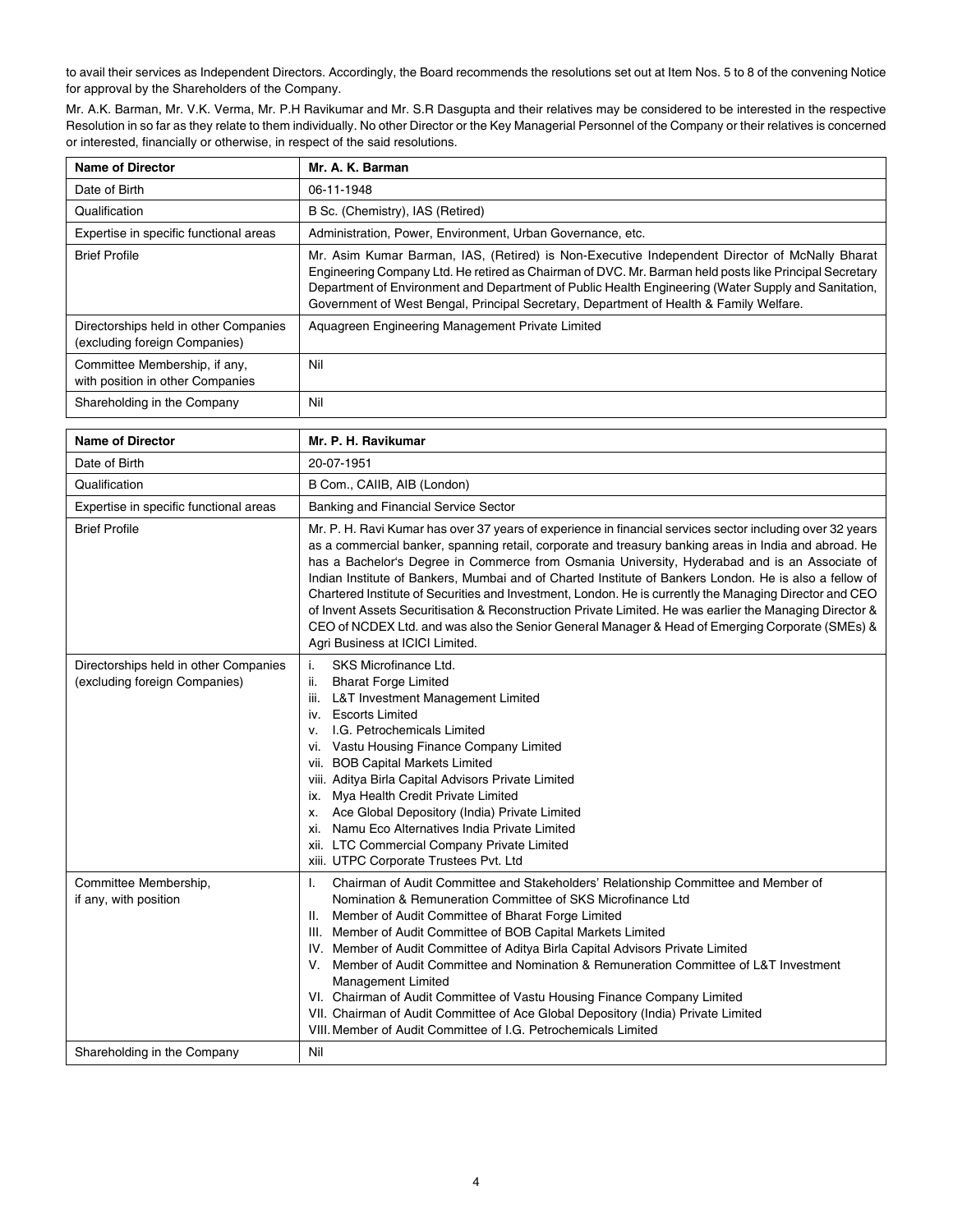| <b>Name of Director</b>                                                | Mr. V. K. Verma                                                                                                                                                                                                                          |  |  |  |  |
|------------------------------------------------------------------------|------------------------------------------------------------------------------------------------------------------------------------------------------------------------------------------------------------------------------------------|--|--|--|--|
| Date of Birth                                                          | 02-11-1931                                                                                                                                                                                                                               |  |  |  |  |
| Qualification                                                          | B Com (Hons.), DBM, FCA, FCS                                                                                                                                                                                                             |  |  |  |  |
| Expertise in specific functional areas                                 | <b>Chartered Accountant, Business Executive</b>                                                                                                                                                                                          |  |  |  |  |
| <b>Brief Profile</b>                                                   | Mr.V.K. Verma is a Chartered Accountant who has been in the profession for more than five decades and<br>is actively associated with the Company in the areas of company law, other corporate lates and direct and<br>indirect taxation. |  |  |  |  |
| Directorships held in other Companies<br>(excluding foreign Companies) | Nil                                                                                                                                                                                                                                      |  |  |  |  |
| Committee Membership, if any,<br>with position in other Companies      | Nil                                                                                                                                                                                                                                      |  |  |  |  |
| Shareholding in the Company                                            | 700                                                                                                                                                                                                                                      |  |  |  |  |

| <b>Name of Director</b>                                                | Mr. S. R. Dasgupta                                                                                                                                                                                                                                                                                                                                                                                                               |  |  |  |  |
|------------------------------------------------------------------------|----------------------------------------------------------------------------------------------------------------------------------------------------------------------------------------------------------------------------------------------------------------------------------------------------------------------------------------------------------------------------------------------------------------------------------|--|--|--|--|
| Date of Birth                                                          | 10-10-1945                                                                                                                                                                                                                                                                                                                                                                                                                       |  |  |  |  |
| Qualification                                                          | B A (Eco.), Business executive                                                                                                                                                                                                                                                                                                                                                                                                   |  |  |  |  |
| Expertise in specific functional areas                                 | <b>Business Executive</b>                                                                                                                                                                                                                                                                                                                                                                                                        |  |  |  |  |
| <b>Brief Profile</b>                                                   | Mr. S R Dasgupta has a vast experience in managing the business and affairs of large companies. He<br>has held positions as Area Chairman of Eveready Battery Company for all Asia and Africa Operaration<br>(1999-99), the Vice President / Managing Director of Eveready Singapore Pte. Ltd. (1996-98) and                                                                                                                     |  |  |  |  |
| Directorships held in other Companies<br>(excluding foreign Companies) | Kilburn Engineering Limited<br>i.<br>ii.<br>McNally Sayaji Engineering Limited<br>China Town Properties (Pvt) Limited<br>iii.<br>Cairnhill Development (Pvt) Limited<br>iv.<br>Cairnhill Stud Farm Private Limited<br>V.<br>Cairnhill Infrastructure Private Limited<br>vi.<br>Calsin Overseas Private Limited<br>VII.<br>viii. Space Olympia Properties Private Limited<br>Olympia Cairnhill Development Private Limited<br>ix. |  |  |  |  |
| Committee Membership,<br>if any, with position                         | Member of Audit Committee and Nomination & Remuneration Committee of Kilburn Engineering<br>Limited<br>Member of Audit Committee and Nomination & Remuneration Committee of McNally Sayaji<br>Ш.<br><b>Engineering Limited</b>                                                                                                                                                                                                   |  |  |  |  |
| Shareholding in the Company                                            | 2500                                                                                                                                                                                                                                                                                                                                                                                                                             |  |  |  |  |

## **Item No. 9**

The Board of Directors, on the recommendation of the Audit Committee has approved the appointment of A. Bhattacharya & Associates, Cost Accountants, as Cost Auditors of the Company, subject to approval(s) as may be necessary, for auditing the cost accounts of the Company relating to the products as applicable for the financial year 2015-16 at a remuneration of Rs. 2,00,000/- and service tax at the applicable rate and reimbursement of out of pocket expenses at actual.

In terms of Section 148 of the Companies Act, 2013 read with the Companies (Audit and Auditors) Rules, 2014, the remuneration payable to the Cost Auditors is to be ratified by the Shareholders of the Company.

The Board recommends the resolution set out at Item No. 9 for the approval of the Members of the Company.

None of the Directors and Key Managerial Personnel of the Company and their relatives are concerned or interested, financial or otherwise, in the resolution set out at Item No. 9.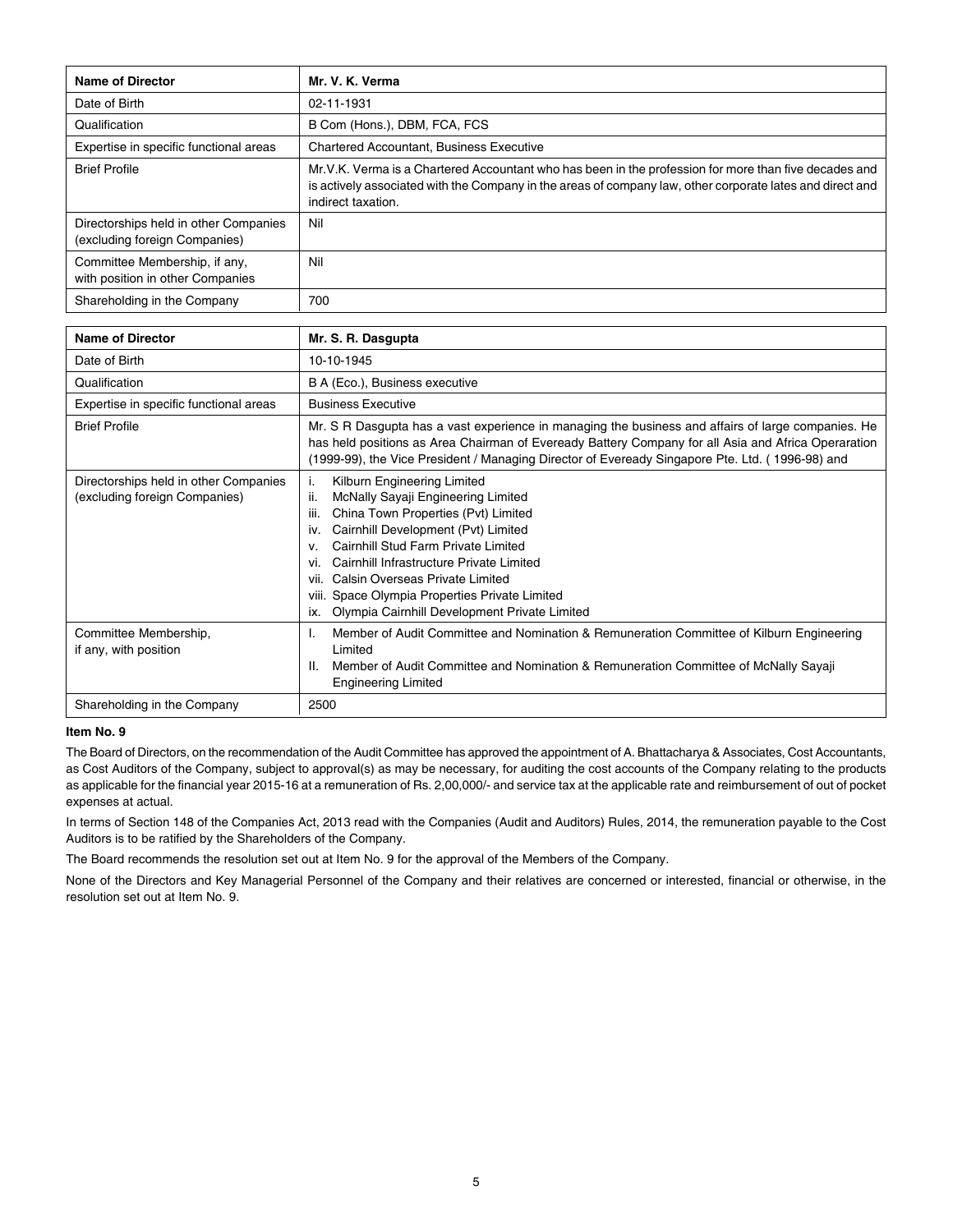# **Item No. 10**

Miss. Nandini Khaitan was appointed with effect from March 30, 2015, as an Additional Director to hold office up to the date of the forthcoming Annual General Meeting.

| Date of Birth                                                          | 15-02-1980                                                                                                                                                                                                                                                                                 |  |  |
|------------------------------------------------------------------------|--------------------------------------------------------------------------------------------------------------------------------------------------------------------------------------------------------------------------------------------------------------------------------------------|--|--|
| Qualification                                                          | LLB, LLM (Columbia Law School, NY)                                                                                                                                                                                                                                                         |  |  |
| Expertise in specific functional areas                                 | Legal Counsel                                                                                                                                                                                                                                                                              |  |  |
| Directorships held in other Companies<br>(excluding foreign Companies) | Dhunseri Tea & Industries limited<br>Τ.<br><br>Williamson Financial Services Limited<br>Ш.<br>iii.<br>International Conveyors Limited<br>Spencer's Retail Limited<br>iv.<br><b>CESC</b> Infrastructure Limited<br>$V_{\cdot}$<br><b>GMMCO Limited</b><br>vi.<br>XPRO India Limited<br>VII. |  |  |
| Committee Membership,<br>if any, with position                         | Nil                                                                                                                                                                                                                                                                                        |  |  |
| Shareholding in the Company                                            | Nil                                                                                                                                                                                                                                                                                        |  |  |

The particulars of Miss Nandini Khaitan namely, age, qualification, past experience and other details are as under:

The Company has received a notice along with the requisite fee of Rs. One Lakh from a member under Section 160 of the Companies Act, 2013, proposing the candidature of Miss. Nandini Khaitan as an Independent Director of the Company.

The Company has received from Miss. Nandini Khaitan a letter of consent to act as an Independent Director of the Company and intimation that she is not disqualified under Section 164(2) of the Companies Act, 2013.

The Company seeks the approval of the Members for the appointment of Miss. Nandini Khaitan to act as an independent director of the Company for a term upto March 29, 2020, and her office shall not be liable to retire by rotation.

Your Directors are of the opinion that Miss. Nandini Khaitan fulfils all the required conditions under the provisions of the Companies Act, 2013, and the Rules made thereunder (including any statutory modification(s) made thereof, for the time being in force), for such appointment.

None of the Directors, other than Miss. Nandini Khaitan, are interested or concerned in the resolution.

Your Directors recommend the resolution for appointment of Miss. Nandini Khaitan for approval of the members

#### **Item No. 11**

In order to meet a part of its fund requirements for capital expenditure for ongoing and future expansion projects, working capital, repayment of loans and for general corporate purposes, the Company proposes to raise funds not exceeding a sum of Rs.200 Crores by new issue of securities in such form, subject to such terms and conditions in terms of Chapter VIII of the Securities and Exchange Board of India (Issue of Capital and Disclosure Requirements) Regulations, 2009, to Qualified Institutional Buyers as defined in Securities & Exchange Board of India (Issue of Capital & Disclosure Requirements), Regulations, 2009, as amended, as may be decided by the Board of Directors of the Company ("the Board") or any Committee constituted by the Board for the purpose in accordance with the applicable rules, regulations and guidelines.

The pricing of Securities as may be issued to the Qualified Institutional Buyers, pursuant to the SEBI ICDR, shall be not less than the price determined in accordance with the pricing formula provided under Chapter VIII of the SEBI ICDR (QIP Floor Price) subject to applicable law, and a discount of not more than 5% (Five Percentage) or such percentage as permitted may be offered under applicable law on the QIP Floor Price, and further the relevant date for pricing shall be the date of the meeting in which the Board decides to open the proposed QIP issue.

The proposed issue and allotment of securities as aforesaid requires approval of the Members by way of a Special Resolution pursuant to the provisions of section 62(1) (c) and other applicable provisions, if any of the Companies Act, 2013 and the relevant provisions of the listing agreements executed by the Company with the Stock Exchanges.

The Board accordingly recommends the special resolution set out at Item No. 11 for the approval of the Members of the Company.

None of the Directors or Key Managerial Personnel of the Company or their relatives are concerned or interested, financial or otherwise, in the resolution set out in item No. 11 except they may be deemed to be concerned or interested in this item of business to the extent of the new securities that may be offered and allotted to any of the Companies or Institutions in which such persons may also be Directors / Members / Employees.

#### **Item No. 12**

Late Deepak Khaitan was appointed on September 23, 2011 as the Executive Chairman by the Members of the Company for a period of 5 years on the following terms and conditions and remuneration package as described hereunder:

Salary: Rs. 1,250,000/- per month currently, in the scale of Rs. 1,000,000 to Rs. 5,000,000, with authority to the Board of Directors to revise the same from time to time and give such annual increment/increase.

**House Rent Allowance:** Free furnished accommodation with the cost of gas, electricity, water, soft furnishings and telephone will be borne by the Company. In case no accommodation is provided to the Executive Chairman, he will be paid House Rent Allowance at the rate of 60% of his salary.

**Performance Bonus:** Payable annually, for each financial year, as may be determined by the Board.

**Variable Pay and Other Benefits like Reimbursement of Expenses incurred for and on behalf of the Company and Medical Reimbursement**: As may be determined by the Board of Directors from time to time.

All the perquisites shall be limited to the ceiling as laid down in Schedule V to the Companies Act, 2013.

#### Provided that -

For the purpose of calculating the above ceiling, perquisites and allowances shall be evaluated as per Income Tax Rules, wherever applicable. In the absence of such Rules, perquisites and allowances shall be evaluated at actual cost.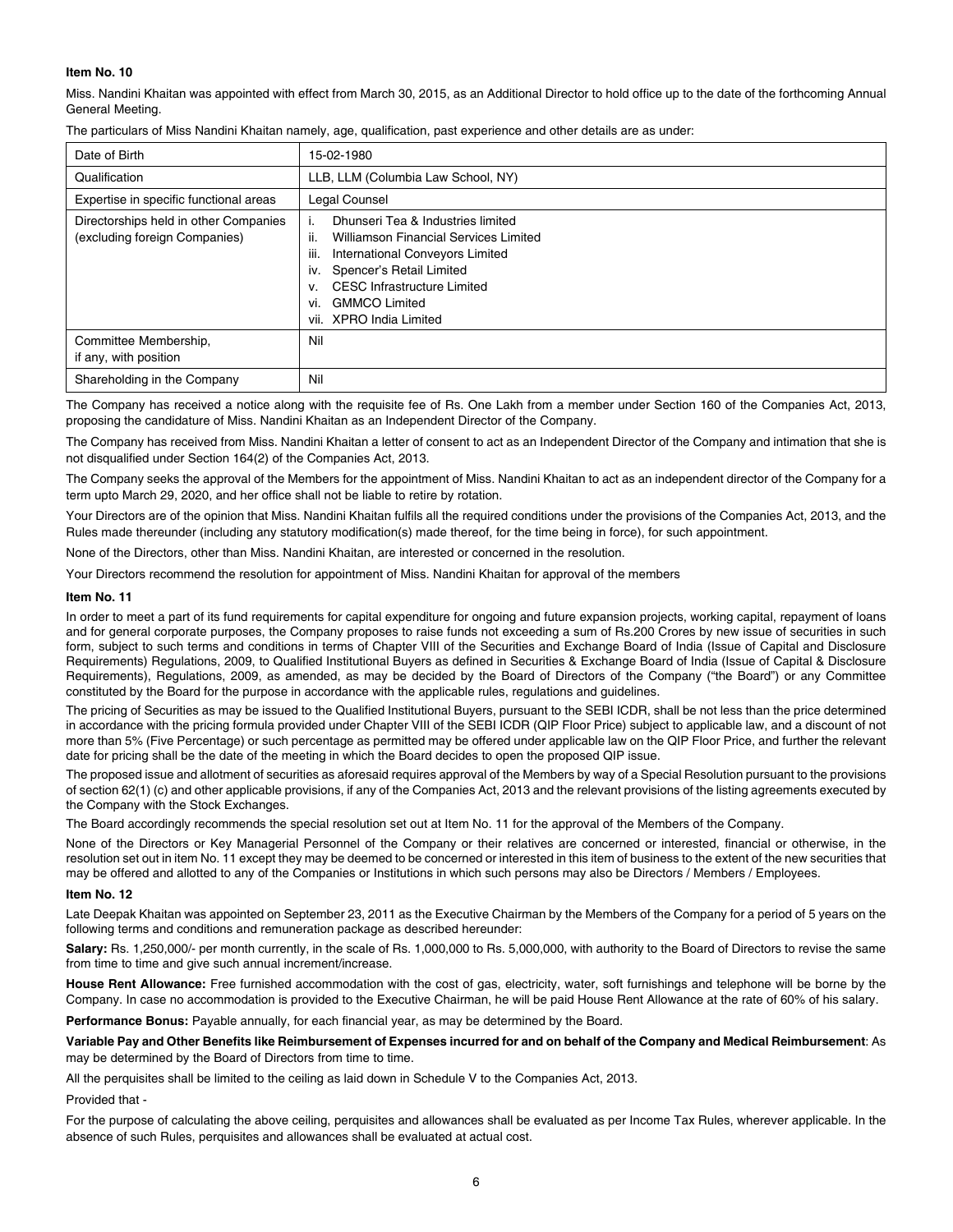The Company's contributions to the Provident Fund Scheme and the Superannuation Fund Scheme in accordance with the Company's rules and regulations in force from time to time, shall not be included in the computation of the ceiling on perquisites to the extent these, either singly or put together, are not taxable, under Income Tax Act, 1961.

The Company's contributions to the Gratuity Fund in accordance with the Rules of the Company shall not be included in the computation of ceiling on perquisites.

Encashment of leave at the end of the tenure shall not be included in the computation of limits for the remuneration or perquisites/allowances aforesaid.

Provision for the use of the Company's car for official duties and telephone at residence (including payment for local calls and long distance calls) shall not be included in the computation of ceiling of perquisites.

The total remuneration payable to the Executive Chairman by way of Salary, performance bonus and perquisites shall not exceed 5%, and along with other Whole Time Directors, if, any, 10% of the entire profit of the Company, calculated in accordance with Sections 197 and 198 of the Companies Act, 2013. In the event of absence or inadequacy of profit during the period, the Executive Chairman shall be paid the above remuneration as minimum remuneration.

The financial payouts made to Late Deepak Khaitan may be treated as his financial interest in the proposed resolution. Late Deepak Khaitan held no shares of the Company. Apart from Late Deepak Khaitan in his personal capacity and except with Mr. Aditya Khaitan and Mr. Amritanshu Khaitan, who are his brother and son respectively, no other director or relative of such director or any other key managerial personnel of the Company, are interested or concerned in the proposed resolution in any manner.

The Members of the Company at their Extra Ordinary General Meeting held on 30th July, 2015 had approved, through a special Resolution, the above remuneration to be paid to Late Deepak Khaitan, Executive Chairman even in case of absence/ inadequacy of profit during the financial year. As per the explanation given in Section II, Part II of Schedule V of the Companies Act, 2013, the limit specified in the said section shall be doubled on the basis of such special resolution. Under the revised limit, the excess remuneration paid is 21,616,007.87/- (Rupees Two Crores Sixteen Lakhs Sixteen Thousand and Seven, and Eighty Seven Paise only).

Information required to be given as per Part-II of Schedule-V to the Companies Act, 2013

## **INFORMATION ABOUT THE APPOINTEE:**

## **Background Details :**

Late Deepak Khaitan was the eldest son of Mr. B.M. Khaitan and a renowned industrialist. Late Deepak Khaitan's company Eveready Industries India Limited is one of the most renowned and enduring FMCG companies with the operations entrenched in the country for over 100 years. He had in-depth exposure to and over 30 years of experience in steering diverse business enterprises in India and had gained considerable experience and expertise in management of Tea, Batteries and Engineering Industries. Based on his leadership, your Company has grown from a small turnover of Rs 123 Crore (approx), during FY 1995-96, to the present level having Order backlog of more than Rs.5000 Crores.

Late Deepak Khaitan had been the Executive Chairman of McNally Bharat Engineering Co. Ltd and Non-Executive Vice-Chairman of Eveready Industries India Limited, Chairman of McNally Sayaji Engineering Limited and a Director of the Williamson Magor Group of Companies along with Directorship in many other companies. Late Deepak Khaitan secured First class in B.Com (Hons.) from St. Xaviers College and thereafter moved to Geneva to complete his MBA.

*(Figures in Rs.)*

Mr. Khaitan passed away on March 9, 2015.

#### **Past Remuneration :**

| Period          |                | <b>Salary</b> | <b>Perquisites</b><br><b>Allowances</b> | Commission, & bonus<br>andperformance<br>linked incentive | <b>Others</b><br>including<br>retirals | Total         |
|-----------------|----------------|---------------|-----------------------------------------|-----------------------------------------------------------|----------------------------------------|---------------|
| <b>From</b>     | To             |               |                                         |                                                           |                                        |               |
| August 12, 2011 | March 31, 2012 | 14,143,548    | 2,316,480                               |                                                           | 1,185,000.00                           | 17,645,028.00 |
| April 1, 2012   | March 31, 2013 | 20.200.215    | 2.250.000                               |                                                           | 8,178,269.85                           | 30.628.484.85 |
| April 1, 2013   | March 31, 2014 | 18.500.000    | 20.897.819                              |                                                           | 2,131,250.00                           | 41,529,069.00 |

#### **Job profile and their suitability:**

Late Deepak Khaitan, as the Executive Chairman, was responsible for overall management of the Company under the supervision of the Board of Directors of the Company. Considering his background, experience and qualification, Late Deepak Khaitan was most suitable to perform his duties.

#### **Excess Remuneration to be approved:**

As mentioned in the Resolution and Explanatory Statement.

#### **Comparative Remuneration, Profile with respect to industry:**

The remuneration is commensurate with the remuneration package of the senior management executive in the similar companies as well as industrial norms, function of the Executive Chairman, magnitude of the company, nature and extent of operation.

#### **Pecuniary Relationship:**

Late Deepak Khaitan was a Promoter Director of the Company. Apart from receiving remuneration as mentioned above, Late Deepak Khaitan had no other financial interests in the Company. Late Deepak Khaitan is not related to any other managerial personnel of the Company except with Mr. Aditya Khaitan and Mr. Amritanshu Khaitan, who are his brother and son respectively.